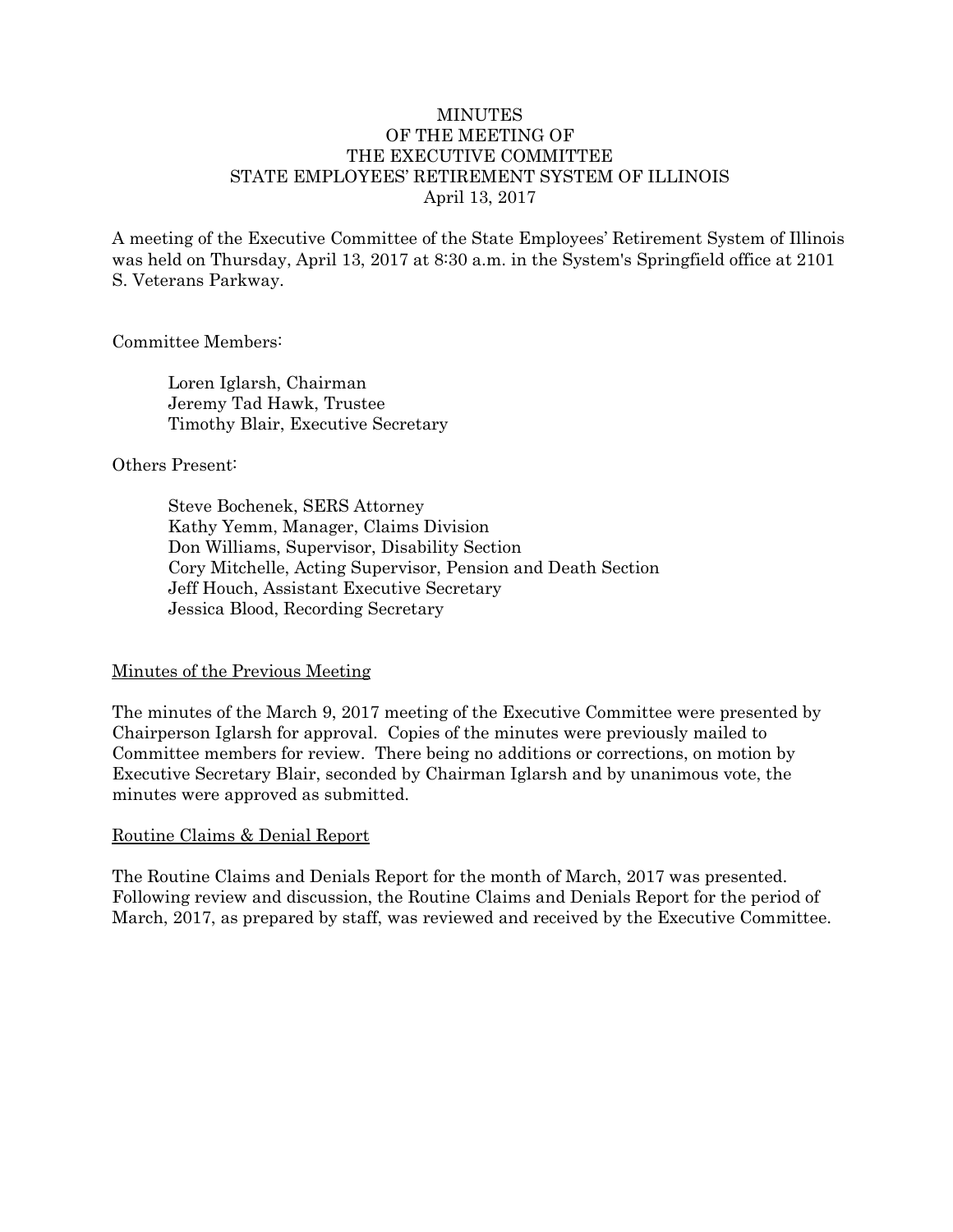## Old Business

James Shales – Denial of Temporary Benefits – Hearing scheduled for May 4, 2017

## New Business

Taylor Scott III – Appeal to Participate in the Social Security Offset Removal Taylor Scott retired effective January 1, 2016. Mr. Scott did not choose the Social Security Offset removal option.

Mr. Scott is requesting to participate in the Social Security Offset removal and repay the amount that would have been withheld if he had chosen this option when he retired.

After review of the case, a motion was made by Executive Secretary Blair to approve Mr. Scott's appeal to participate in the Social Security Offset Removal, seconded by Chairman Iglarsh. All were in favor.

### Robin Brinkmeier-Oblinger – Appeal to Repay Survivor Contribution Refund

Carl Oblinger retired effective September 1, 2004. Mr. Oblinger did not have an eligible survivor and received a survivor contribution refund of \$2,804.77.

Mr. Oblinger was married on March 23, 2005 and requested the cost to repay the survivor contribution refund in October, 2014. He did not repay the refund prior to his death on January 22, 2017. A \$500.00 death benefit is due to his named beneficiary.

Mr. Oblinger's wife, Robin, is requesting to repay the survivor contribution refund to establish a survivor annuity.

Based on the facts of the case and information submitted, a motion was made by Executive Secretary Blair to deny Ms. Brinkmeier-Oblinger's appeal to repay the survivor contribution refund, seconded by Chairman Iglarsh. All were in favor.

### Donald Penelton – Waiver of Survivor Benefits

Sheila Penelton was an active state employee who died on October 31, 2016. She was survived by two children, a 36 year old daughter, Sheena Jackson, and a 20 year old son, Donald Penelton.

Donald Penelton has not been a full-time student. He is requesting to waive any possible future survivor benefits so a death benefit may be paid to the named beneficiary as an active member death with no survivors.

After some discussion a motion was made by Trustee Hawk to approve Mr. Penelton's request to waive the survivor benefit, seconded by Chairman Iglarsh. All were in favor.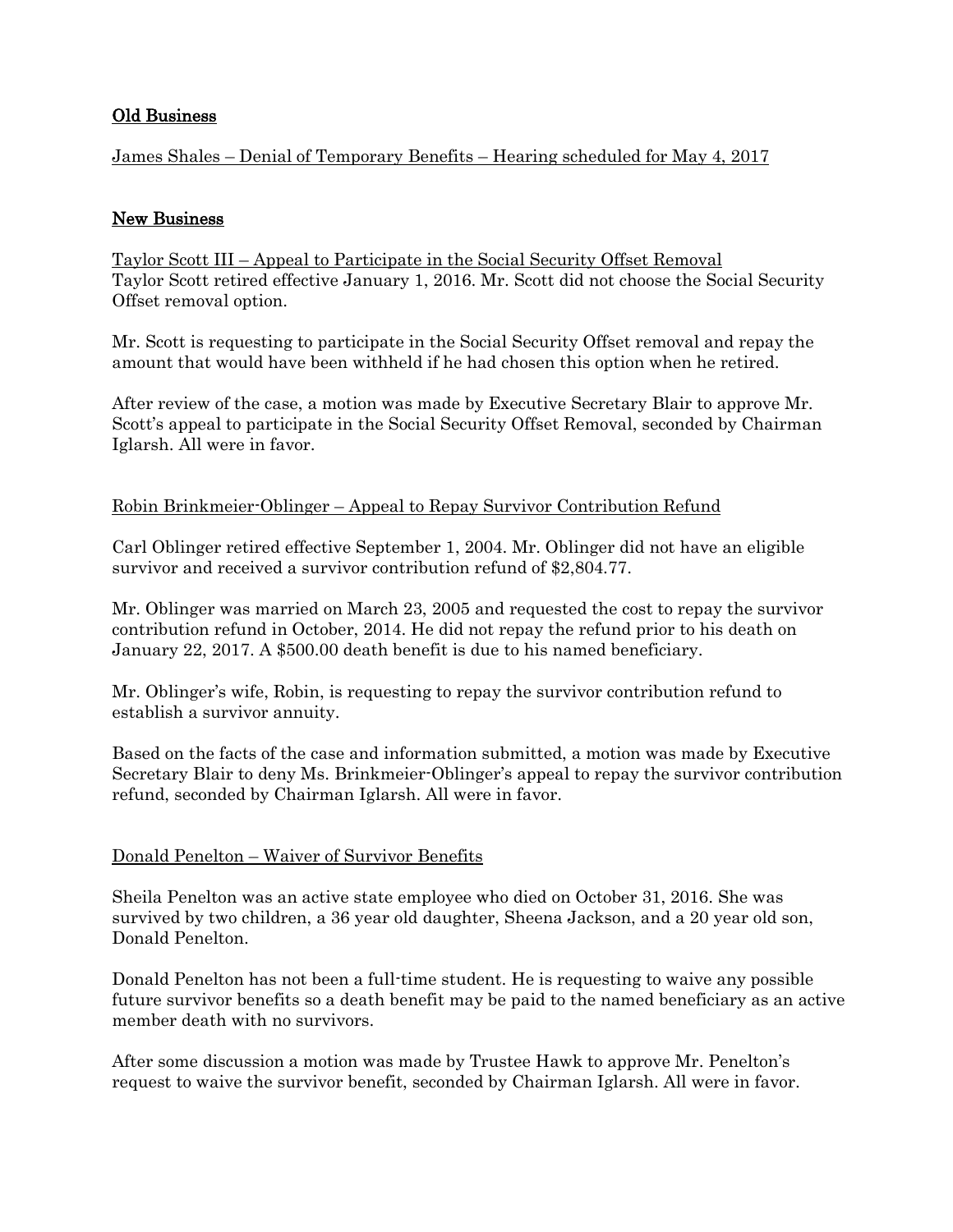## Austyn Brazell – Waiver of Survivor Benefits

Paul Brazell was an active state employee who died on October 4, 2015. He was survived by one child, a 20 year old son, Austyn Brazell.

Austyn Brazell has not been a full-time student. He is requesting to waive any possible future survivor benefits so a death benefit may be paid to the named beneficiary as an active member death with no survivors.

Following some discussion a motion was made by Chairman Iglarsh to approve Mr. Brazell's request to waive survivor benefits, seconded by Trustee Hawk. All were in favor.

### Liddell Payne – Occupational Disability 12 Month Waiver

Liddell Payne works as a Security Therapy Aide I for the State of Illinois Department of Human Services, Elgin Mental Health Center. She stopped working the first period, on January 14, 2015, due to an injury and began a service connected leave of absence on January 23, 2015.

Ms. Payne returned to work on March 17, 2015 and stopped work again 13 days later for a second time period beginning March 30, 2015. She began her service connected leave of absence on March 31, 2015 for the same injury, but returned to work again on April 27, 2016.

Though Ms. Payne was entitled to receive occupational benefits for the above mentioned time periods, since she received temporary total disability (TTD) benefits through the Illinois Workers' Compensation Commission (IWCC), she states that she was unaware of the process and her right to apply. She is asking the Executive Committee to waive the 12 month filing limitation.

After review of the information submitted a motion was made by Chairman Iglarsh to approve Ms. Payne's request to waive the 12 month filing limitation, seconded by Trustee Hawk. All were in favor.

### Jeanette King – Occupational Disability 12 Month Filing Waiver

Jeanette King works as a Communication Attendant for the Attorney General's Office. Ms. King last worked on December 14, 2015. She began a service connected leave on December 15, 2015 due to an injury. She returned to work on April 1, 2016.

Ms. King has requested a written appeal to the Executive Committee to have the 12 month filing limitation waived.

Based on the facts of the case a motion was made by Trustee Hawk to approve Ms. King's request to waive the 12 month filing limitation, seconded by Chairman Iglarsh. All were in favor.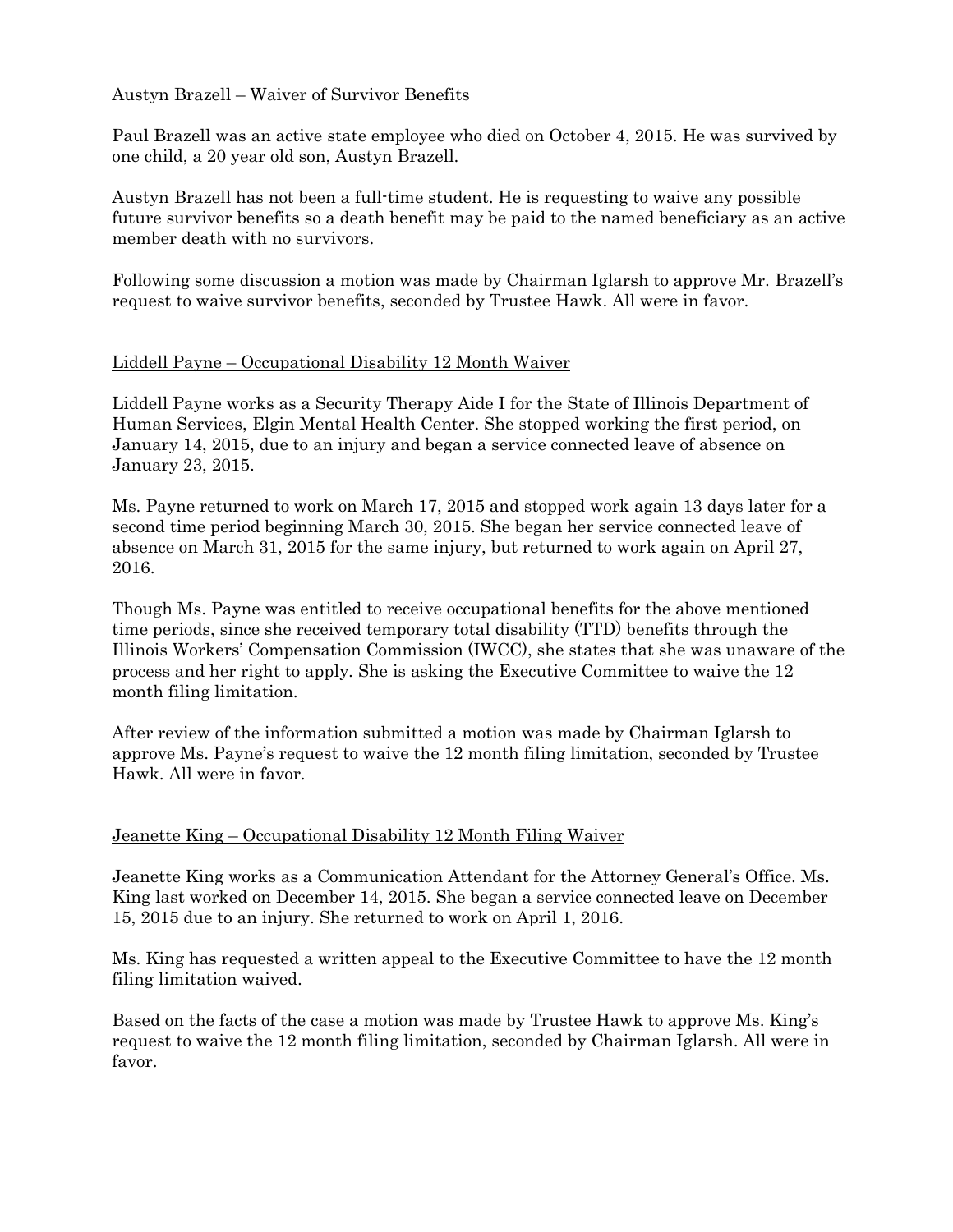# Jennifer Lee – Occupational Disability 12 Month Filing Limitation - Deferred

Jennifer Lee works as a Conservation Police Officer II for the Illinois Department of Natural Resources. She has two prior service connected leave of absences and has been paid TTD by Worker's Compensation for both of these absences.

The first leave of absence was for an injury occurring on January 19, 2014. She last worked on January 28, 2015 and began her service connected leave of absence on January 29, 2015 due to a medical issue. She received extended benefits through March 31, 2015. She began receiving TTD benefits April 1, 2015 and returned to work on April 20, 2015.

The second leave of absence was for the same injury occurring January 19, 2014. She last worked October 18, 2015 and began her service connected leave of absence on October 9, 2015 due to an injury. She began receiving TTD benefits form October 1, 2015 through October 15, 2016.

Ms. Lee was paid an occupational benefit by SERS for the October 16, 2016 through December 31, 2016 time period. She returned to work outside of the State of Illinois on January 1, 2017.

Ms. Lee is applying for occupational benefits for the two prior periods of disability (April 1- 19, 2015) and (October 1, 2015-October 15, 2016). She is asking the Executive Committee to waive the 12 month filing period for both prior periods, as she was unaware of her eligibility to apply for disability until just recently, when she was placed on SERS occupational benefit October 16, 2016.

Following some discussion, a decision was made to defer the case in order to gather more information.

### Leon Jackson – Occupational Disability 12 Month Waiver

Leon Jackson works as a Collector for Tollway. Mr. Jackson last worked on January 24, 2015. He began a medical leave of absence on January 25, 2015 due to a medical issue. He returned to work on June 25, 2015.

Mr. Jackson has requested that the Executive Committee waive the 12 month filing limitation.

After some discussion a motion was made by Chairman Iglarsh to approve Mr. Jackson's request to waive the 12 month filing limitation, seconded by Trustee Hawk. All were in favor.

#### Benjamin Soloff – Non-Occupational Disability 90 Day Waiver

Benjamin Soloff works as a Correctional Officer for Illinois Department of Corrections. He last worked on March 31, 2016. He began a medical leave of absence on April 13, 2016 due to an injury.

Mr. Soloff is requesting that the Executive Committee waive the 90 day filing limitation.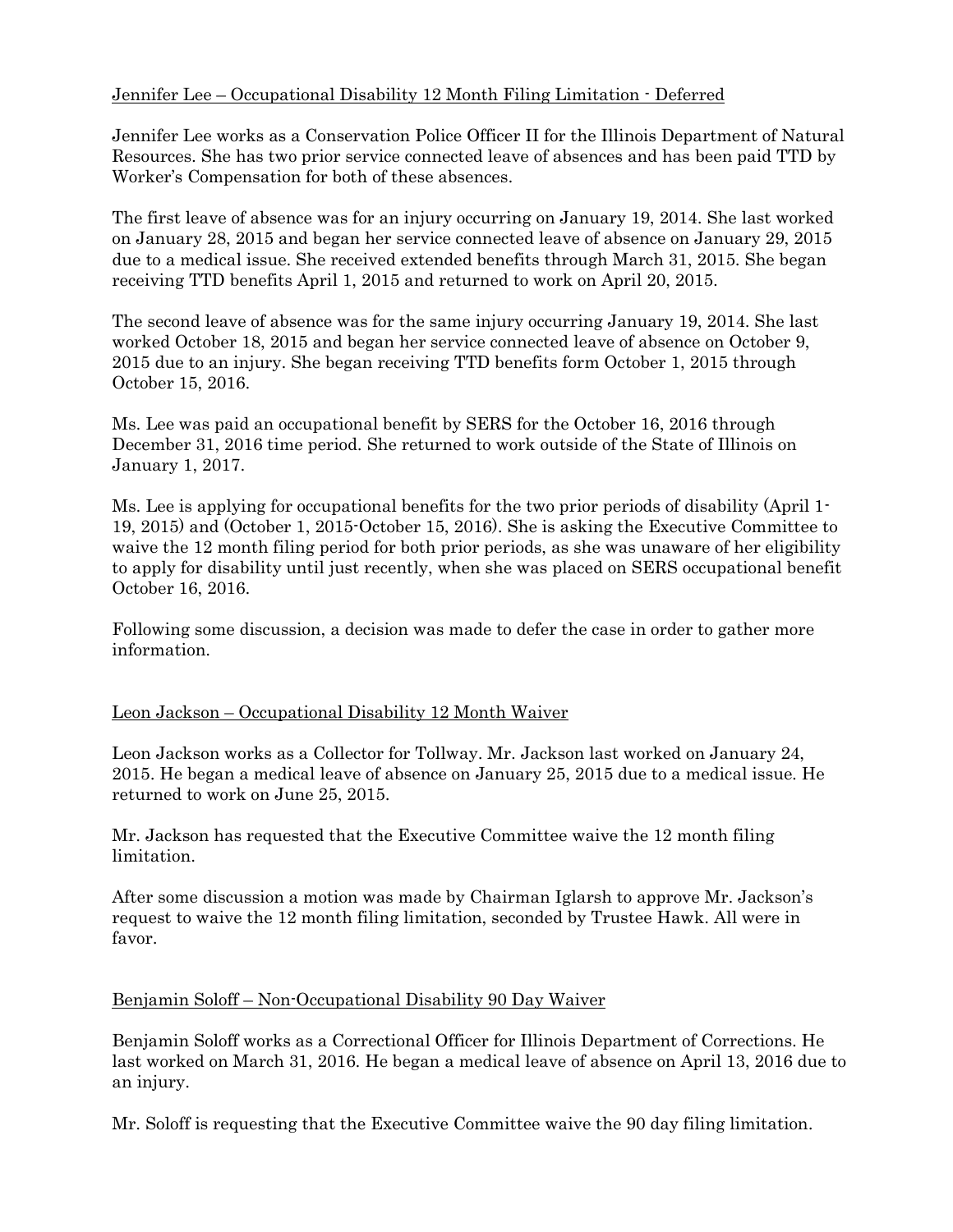After review of the information submitted a motion was made by Chairman Iglarsh to approve Mr. Soloff's request to waive the 90 day filing limitation, seconded by Trustee Hawk. All were in favor.

### Herdie Vinson Jr. – Non-Occupational Disability 90 Day Waiver

Herdie Vinson Jr. is appealing the denial of disability based on the 90 day rule. He was removed from payroll November 22, 2016. His 90 days expired February 19, 2017. The application was received by SERS March 13, 2017. SERS sent agency forms March 7, 2017. The medical documentation was received March 13, 2017. He has not returned to work.

Mr. Vinson Jr. is requesting that the Executive Committee waive the 90 day filing limitation.

After review of the case a motion was made by Trustee Hawk to approve Mr. Vinson's request to waive the 90 day filing limitation, seconded by Chairman Iglarsh. All were in favor.

### Gloria Pierce – Non-Occupational Disability 90 Day Waiver

Gloria Pierce is appealing the denial of disability based on the 90 day rule. She was removed from payroll April 18, 2016. Her 90 days expired July 16, 2016. The application was received by SERS March 20, 2017. SERS sent agency forms January 23, 2017. The medical documentation was received March 20, 2017. Ms. Pierce returned to work July 7, 2016.

Ms. Pierce is requesting that the Executive Committee waive the 90 day filing limitation.

After some discussion a motion was made by Trustee Hawk to approve Ms. Pierce's request to waive the 90 day filing limitation, seconded by Executive Secretary Blair. All were in favor.

### Dushay Walker – Non-Occupational Disability Leave Denied - Deferred

Dushay Walker works as a Security Therapy Aide I for the Illinois Department of Human Services, Elgin Mental Health Center. She stopped working on July 29, 2016 and began a medical leave of absence on September 17, 2016 due to a medical issue. She returned to work on November 21, 2016.

Ms. Walker's application was reviewed by SERS Medical Consultant #063 on February 24, 2017 and again on March 29, 2017. Both times it was determined that she was not considered disabled from performing her job duties.

Ms. Walker is requesting that the Executive Committee overturn the denial of her disability application.

After some discussion a decision was made to defer Ms. Walker's case.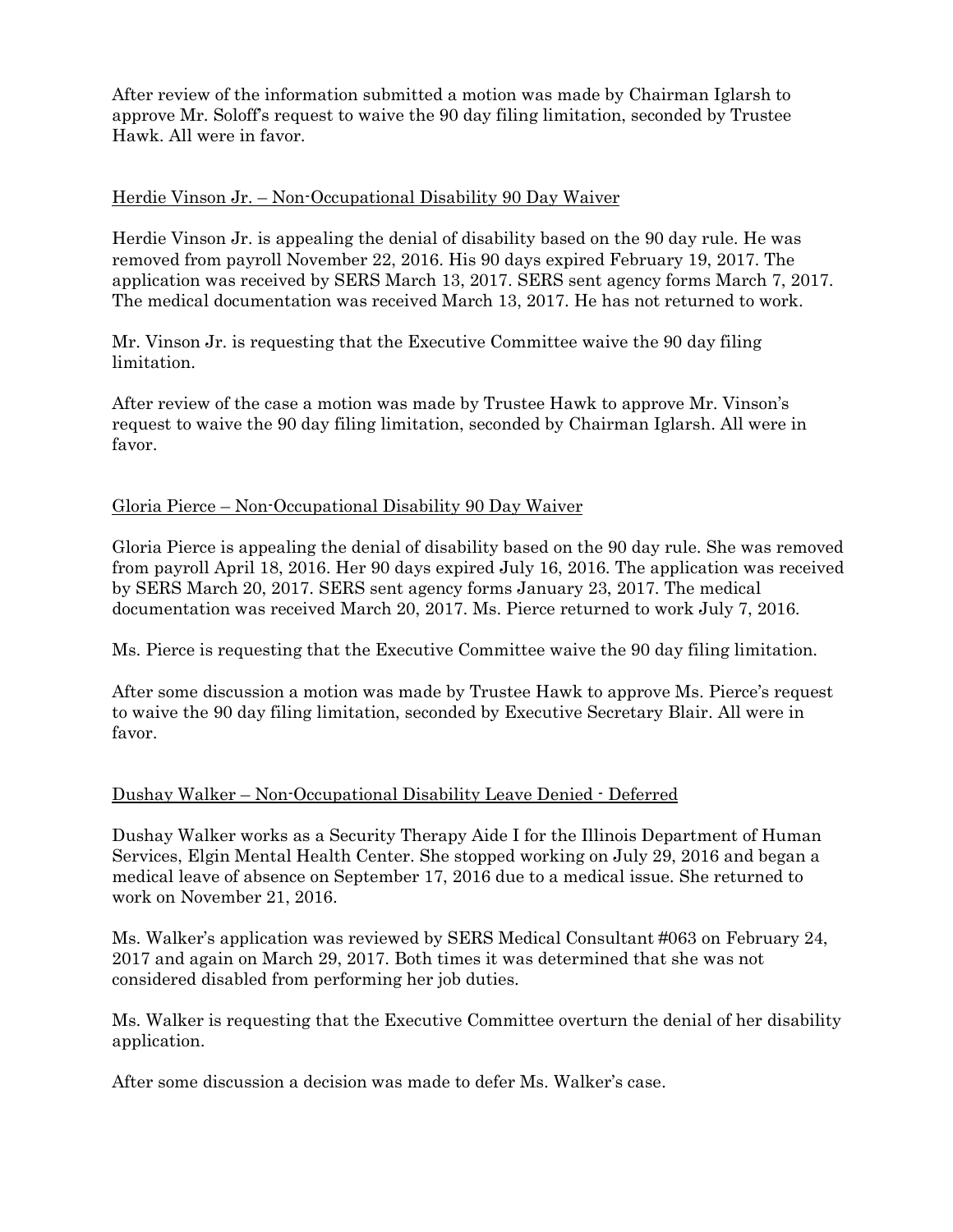# Margaret Johnson – Appeal to Revoke Level Income

Margaret Johnson retired effective December 1, 2005. She chose the level income option for age 66 years and 0 months. The level income option increased her pension by \$232.17 per month.

Effective April 1, 2017, her pension was reduced by \$757.00 per month as this was the amount the member provided SERS at the time of her retirement that she would be eligible to receive from Social Security.

Ms. Johnson is asking to have the level income option removed from her pension as she did not understand how this option worked and feels it was not properly explained to her.

After reviewing the facts of the case a motion was made by Executive Secretary Blair to deny Ms. Johnson's appeal to revoke the level income option, seconded by Trustee Hawk. All were in favor.

### Karen Vaccaro – Non-Occupational Disability 90 Day Waiver

Karen Vaccaro is appealing the denial of disability based on the 90 day rule. She was removed from payroll August 29, 2015. Her 90 days expired November 25, 2015. The application was received by SERS March 23, 2017. SERS Sent agency forms February 14, 2017. The medical documentation was received March 23, 2017. Ms. Vaccaro returned to work October 15, 2015

Ms. Vaccaro is requesting that the Executive Committee waive the 90 day filing limitation.

After reviewing the facts of the case a motion was made by Trustee Hawk to approve Ms. Vaccaro's request to waive the 90 day filing limitation, seconded by Chairman Iglarsh. All were in favor.

### SERS Collection Policy

SERS Attorney Bochenek presented the Executive Committee with recommended changes to the current SERS Collection Policy. After discussion a motion was made by Chairman Iglarsh to adopt Attorney Bochenek's suggested changes and to add the statement "The net amount does not include voluntary reductions" to the third paragraph of the policy, seconded by Trustee Hawk. All were in favor.

### Gainful Employment Policy Discussion

Kathy Yemm presented before the Executive Committee the issue of a member who exceeded the gainful employment limits while disabled but not receiving any benefits from SERS and whether that member is eligible for disability benefits now that she is no longer gainfully employed but is still disabled.

After discussion and review of the case, the decision was made to retroactively pay the member disability benefits, with the exception of the periods during which she was gainfully employed and then pay her future occupational disability benefits beginning April 1, 2017.